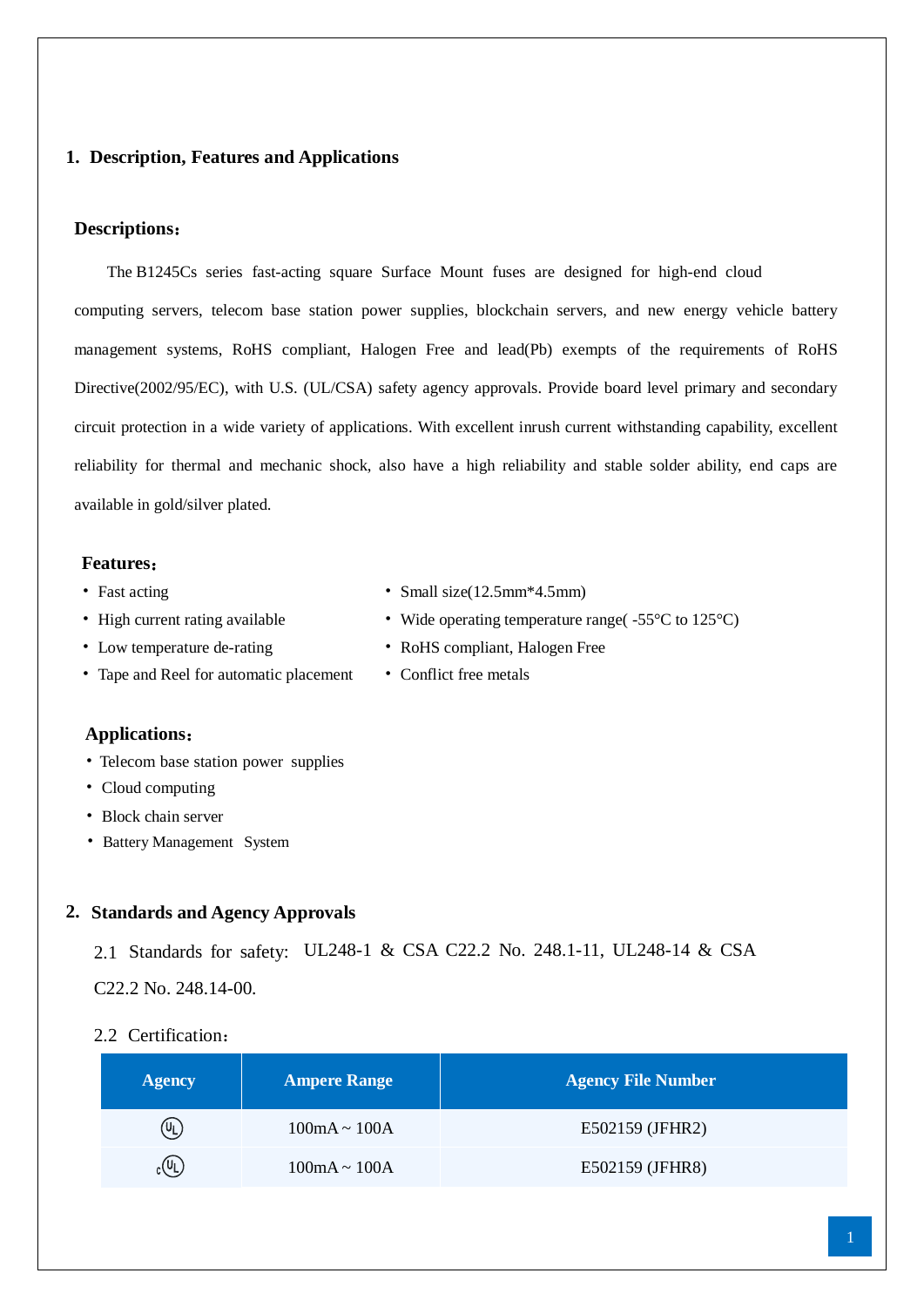| <b>Catalog</b>   | <b>Ampere</b> | <b>Voltage</b>         | <b>Breaking</b> | <b>Nominal Cold</b>              | <b>l<sup>2</sup>TMelting</b> | <b>Agency Approvals</b> |          |
|------------------|---------------|------------------------|-----------------|----------------------------------|------------------------------|-------------------------|----------|
| No.              | <b>Rating</b> | <b>Rating</b>          | <b>Capacity</b> | <b>Resistance</b><br>$(m\Omega)$ | Integral $(A^2.S)$           | $(U_L)$                 | $c(U_L)$ |
| <b>B1245CsA(</b> | 1A            |                        |                 | 75                               | 0.87                         |                         |          |
| <b>B1245CsA0</b> | 2A            |                        |                 | 50                               | 3.8                          |                         |          |
| B1245CsA(        | 5A            |                        |                 | 18                               | 23                           |                         |          |
| B1245CsA1        | <b>10A</b>    |                        |                 | 8.05                             | 91                           | $\bullet$               |          |
| B1245CsA1        | <b>15A</b>    |                        |                 | 4.50                             | 203                          |                         |          |
| B1245CsA2        | <b>20A</b>    |                        | 1KA@32-72VDC    | 3.30                             | 360                          |                         |          |
| B1245CsA2        | 25A           | 32-72VDC<br>125-250Vac | 500A@125Vac     | 2.25                             | 563                          |                         |          |
| B1245CsA3        | 30A           |                        | 200A@250Vac     | 1.98                             | 810                          | ٠                       |          |
| B1245CsA4        | 40A           |                        |                 | 1.20                             | 1360                         |                         |          |
| B1245CsA5        | 50A           |                        |                 | 0.99                             | 1949                         | $\bullet$               |          |
| B1245CsA6        | 60A           |                        |                 | 0.79                             | 2887                         |                         |          |
| <b>B1245CsA8</b> | 80A           |                        |                 | 0.55                             | 5270                         |                         |          |
| B1245CsA10       | 100A          |                        |                 | 0.33                             | 8080                         |                         |          |

# 2.3 Catalogue No., ● Approved / ○ Pending

DC Cold Resistance are measured at <10% of rated current in ambient temperature of 25℃;

> Typical Pre-arching I2t are calculated at 10\*In Current or 8ms;

## **3. Dimensions and Structure**



**REFLOW SOLDER**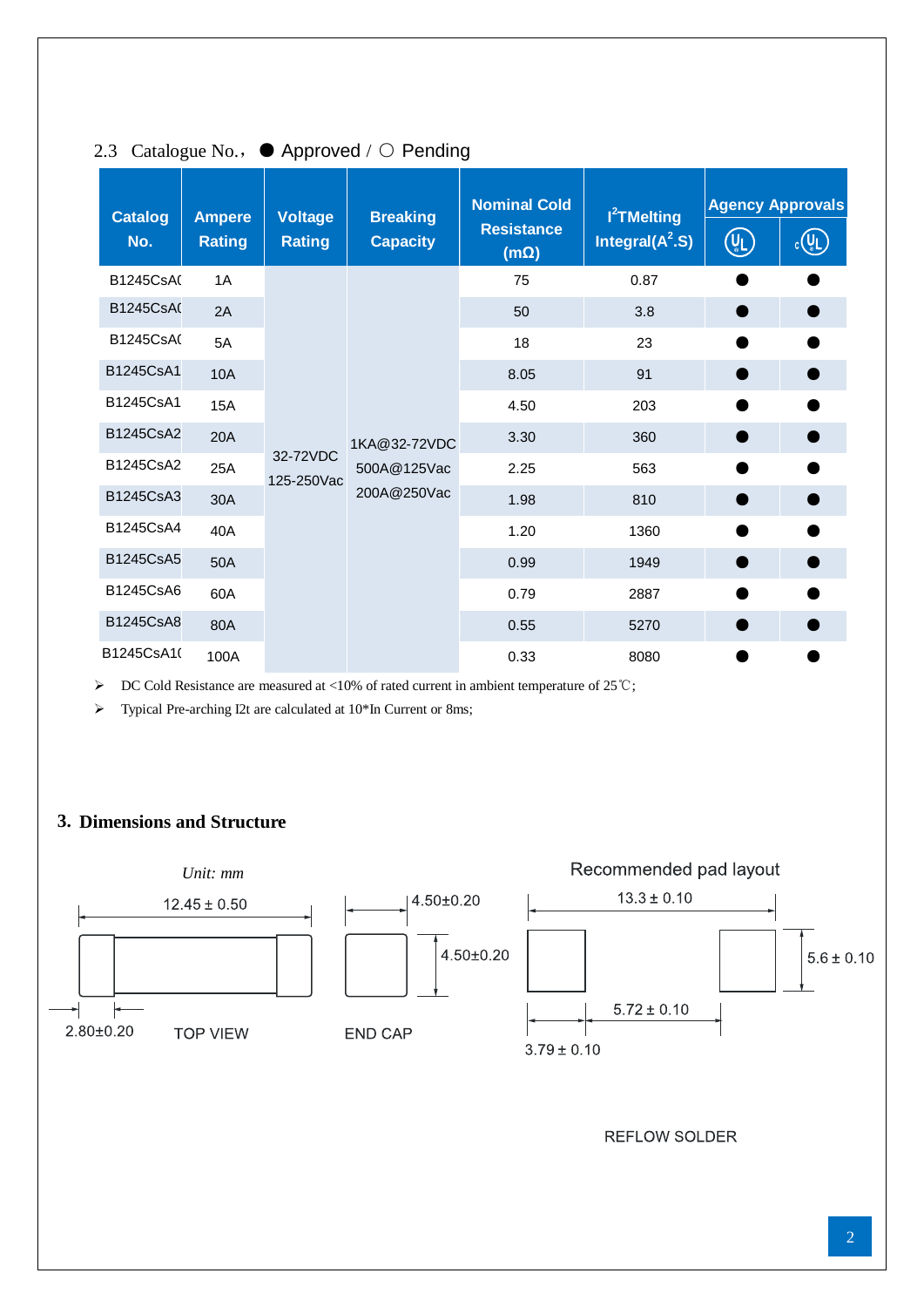# **4. Material Details**

| NO. | <b>Part Name</b> | <b>Material</b>                     |
|-----|------------------|-------------------------------------|
|     | End caps         | Au Plated Brass Cap                 |
| (2) | Body             | Non-Transparent Square Ceramic Tube |
| (3) | Fuse element     | Cu-Ag/Tin Alloy wire                |

## **5. Product Characteristics**

| NO.            | <b>Item</b>                              | <b>Content</b>                                                               | <b>Reference standards</b>                          |
|----------------|------------------------------------------|------------------------------------------------------------------------------|-----------------------------------------------------|
| $\mathbf{1}$   | <b>Product Marking</b>                   | <b>Ampere Rating</b>                                                         | marking standards                                   |
| $\overline{2}$ | <b>Operating Temperature</b>             | -55 $\mathbb{C}$ to 125 $\mathbb{C}$                                         | $-55$ °C to 125 °C with proper<br>derating          |
| 3              | Solderability                            | T=240 $C \pm 5 C$ , t=3sec $\pm$ 0.5sec,<br>Coverage $\geq$ 95%              | MIL-STD-202, Method 208                             |
| $\overline{4}$ | Resistance to Soldering Heat             | 10 sec at 260 $\mathbb{C}$                                                   | MIL-STD-202, Method 210, Test<br>condition B        |
| 5              | Insulation Resistance (after<br>Opening) | 10,000 ohms minimum                                                          | MIL-STD-202, Method 302, Test<br><b>Condition A</b> |
| 6              | <b>Thermal Shock</b>                     | 5 cycles, $-65 \text{ C}$ / $+125 \text{ C}$ , 15<br>minutes at each extreme | MIL-STD-202, Method 107, Test<br><b>Condition B</b> |
| $\overline{7}$ | <b>Mechanical Shock</b>                  | 100G's peak for 6 milliseconds,<br>3cycles                                   | MIL-STD-202, Method 213, Test<br>I                  |
| 8              | Vibration                                | 0.03" amplitude, 10-55 Hz in 1<br>min. 2hrs each XYZ=6hrs                    | MIL-STD-202, Method 201                             |
| 9              | <b>Moisture Resistance</b>               | 10 cycles                                                                    | MIL-STD-202, Method 106                             |
| 10             | Salt Spray                               | 5% salt solution, 48hrs                                                      | MIL-STD-202, Method 101, Test<br><b>Condition B</b> |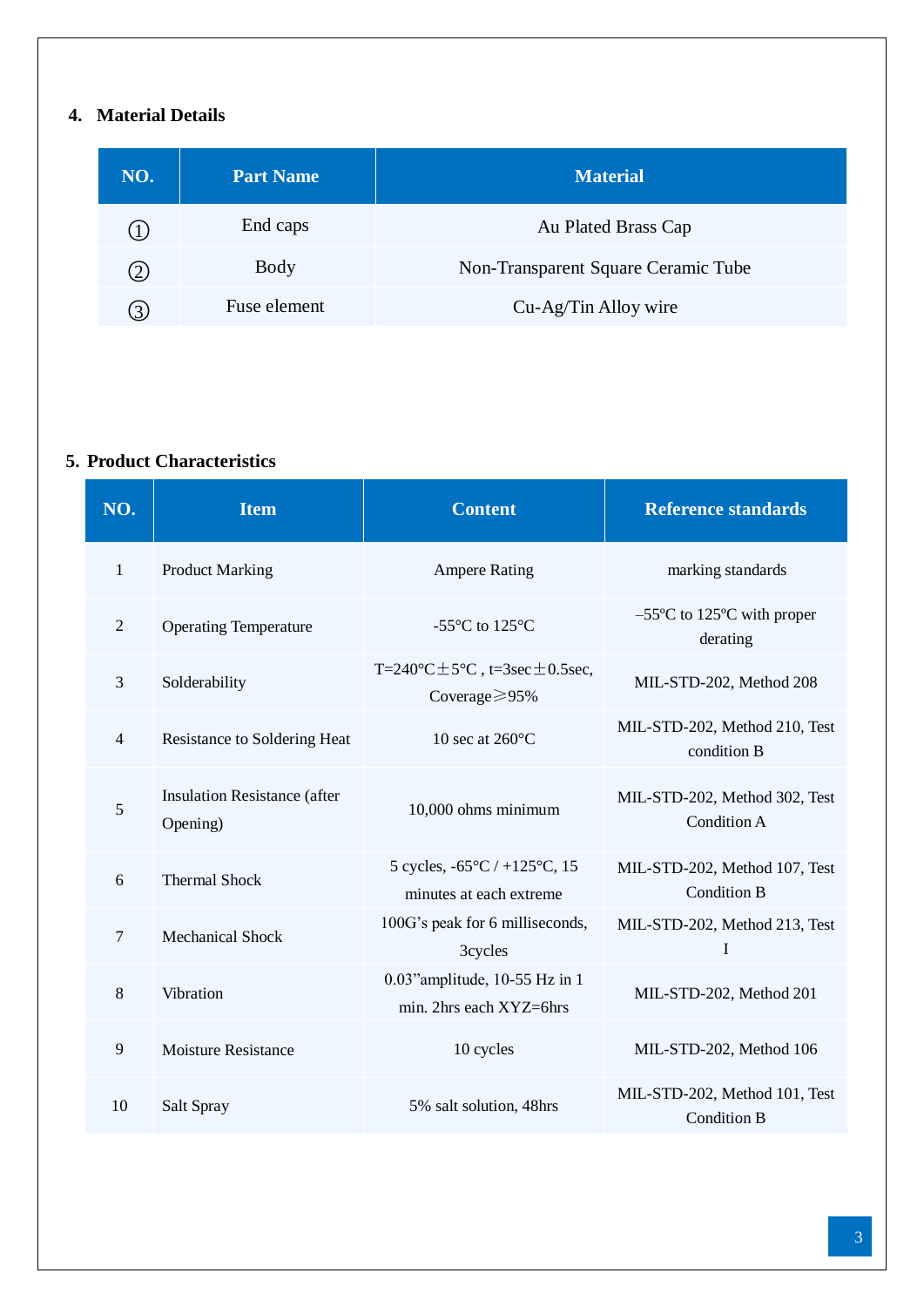# **6. Electrical Characteristics**

6.1 Test Condition  $25±5$  °C.

All electrical test is to be conducted with the ambient air at a temperature of  $25±5°C$ .

## 6.2 Operating Characteristics

| % of Ampere Rating(In) | <b>Blowing Time</b>     |
|------------------------|-------------------------|
| $100\% * In$           | (4 hours Min)           |
| $300\% * In$           | $(10 \text{ sec } Max)$ |